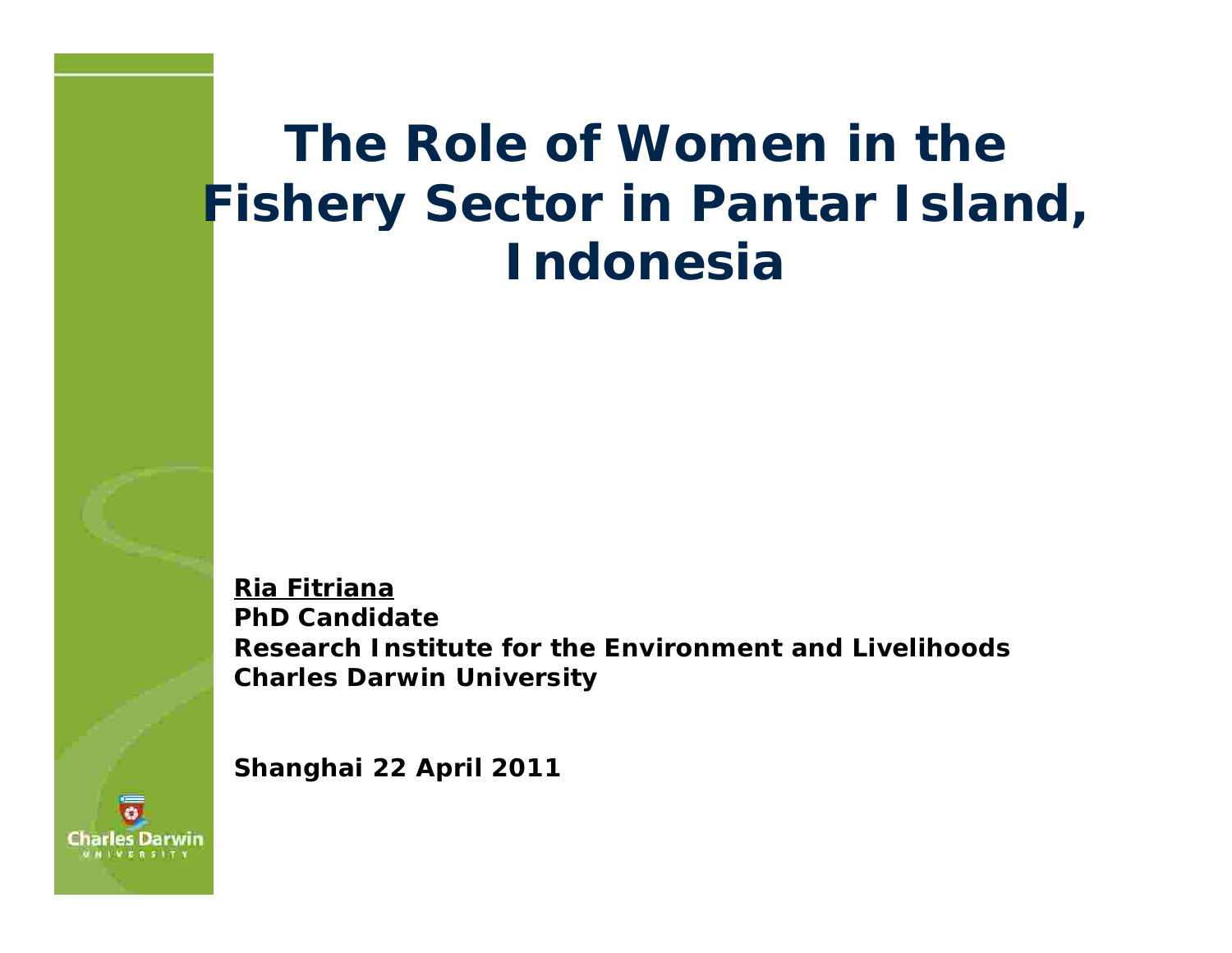#### **Problem**

**Women are less recognised as fishers or marine resource users**





**Charles Darwin IWERSITY** 

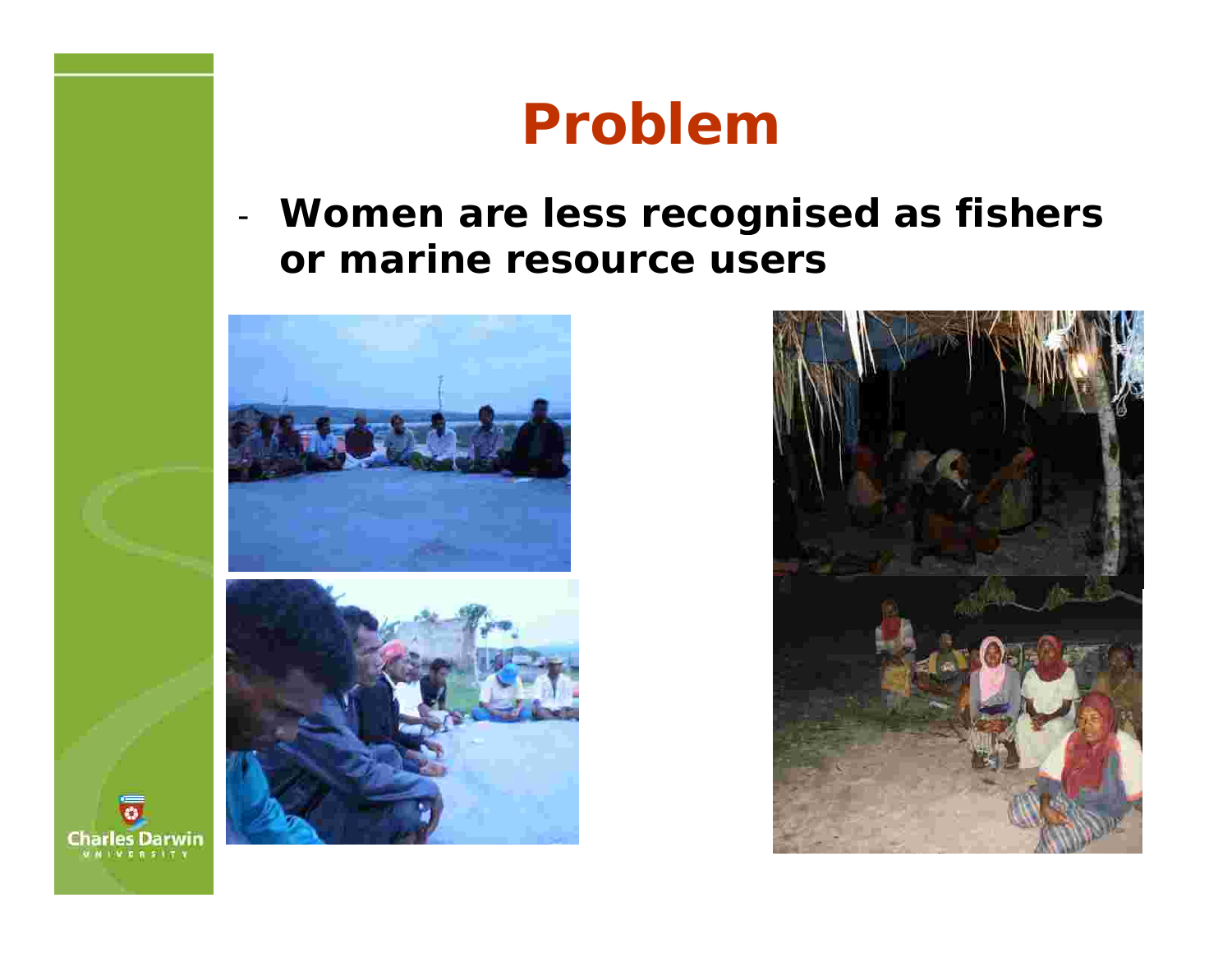# **Objectives:**

- **Identify women's activities related to marine resources in Pantar,**
- **Assess the gear used of women, and** -
- **Explore the contribution of fishing to family's livelihoods.**

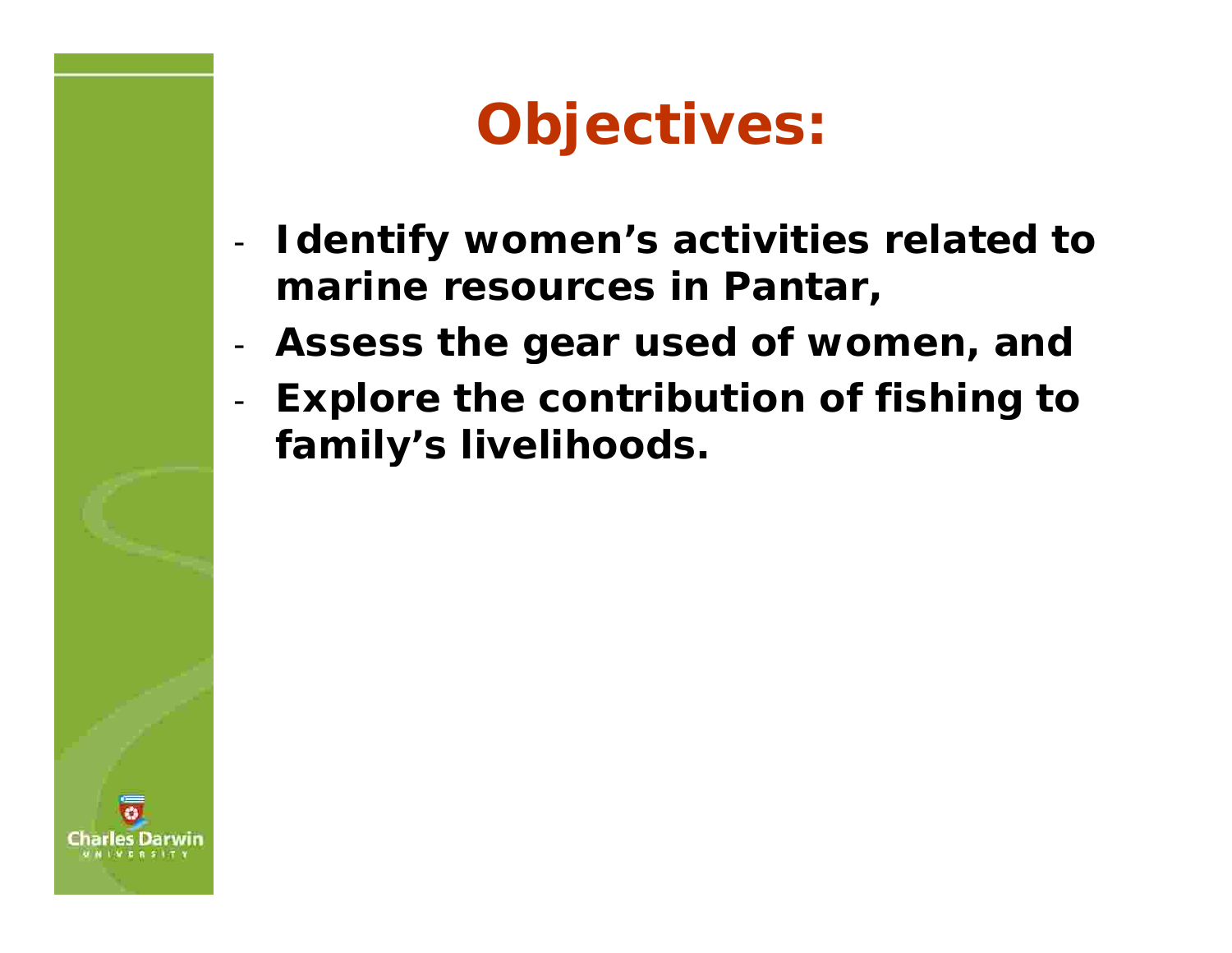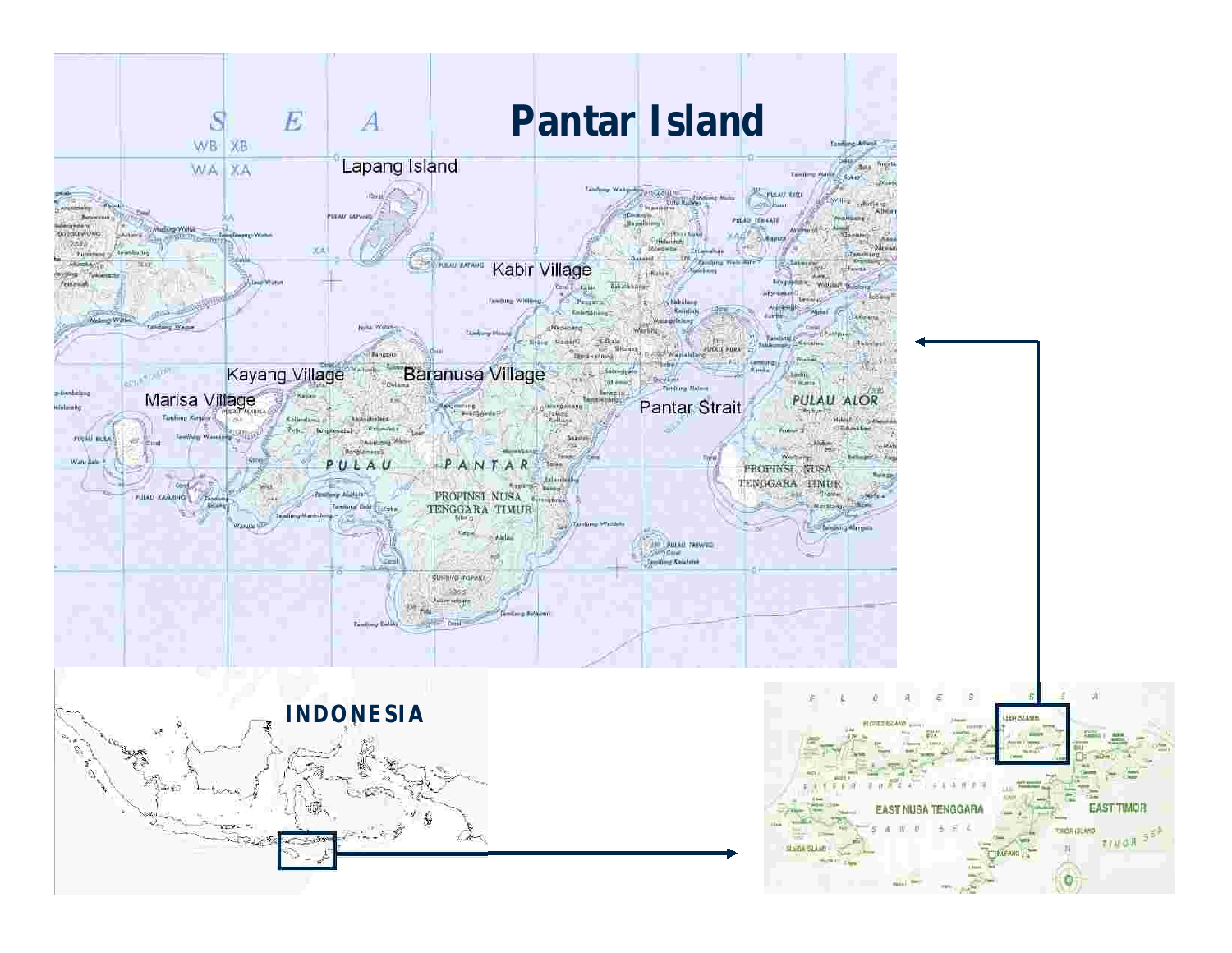

A view on the way to Kayang from Baranusa



Kangge Island in the raining seaso

**Baranusa** 

#### Lapang Island

الألقم ستشادون

Powered motor boat to Lapang Island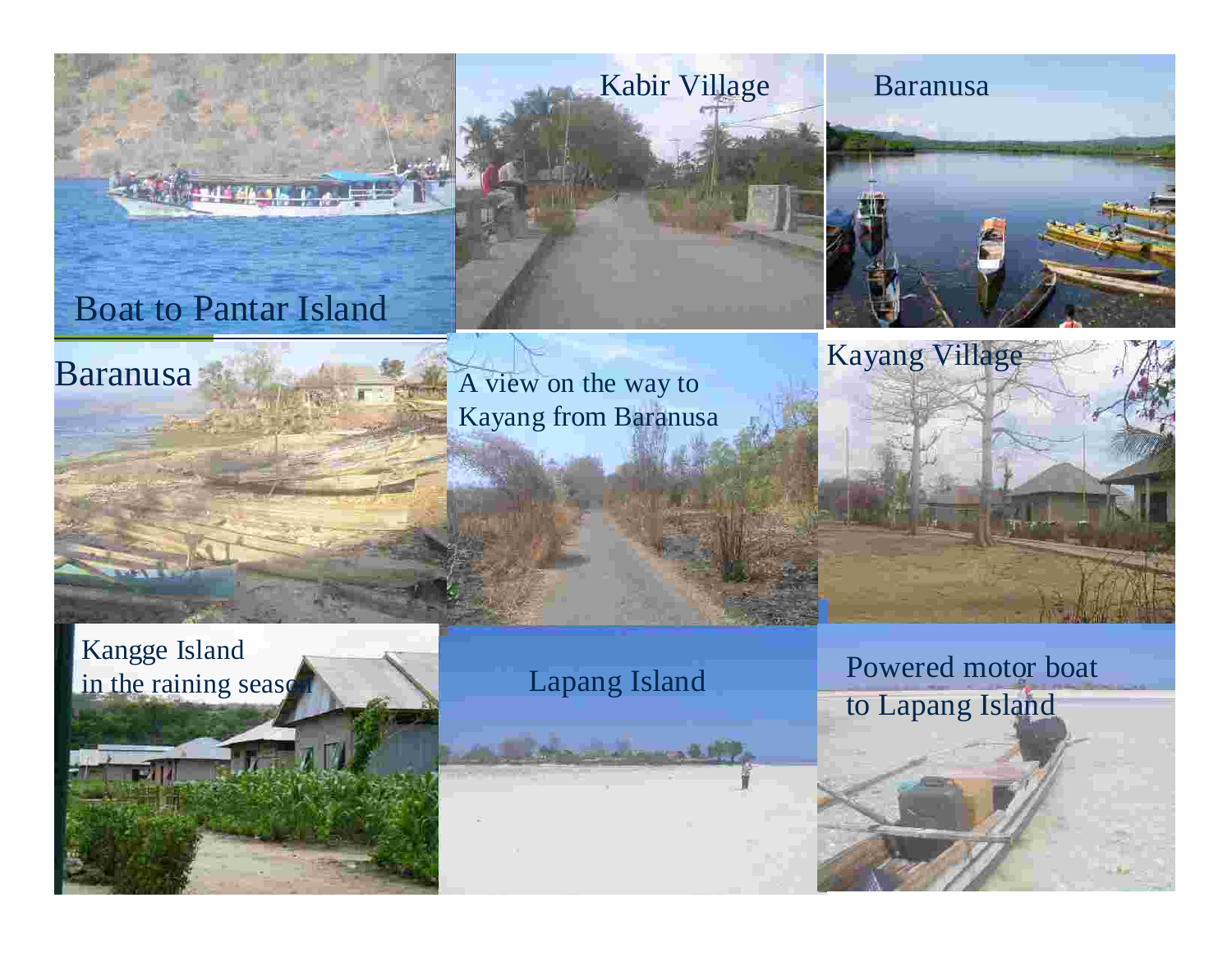## **Methods**

- **Participatory Rural Appraisal (PRA)** -
- **Focus Group Discussion (FGD)** -
- **Interviews with key informants** -
- **Observation** -

#### **Duration: June 2008- July 2010**

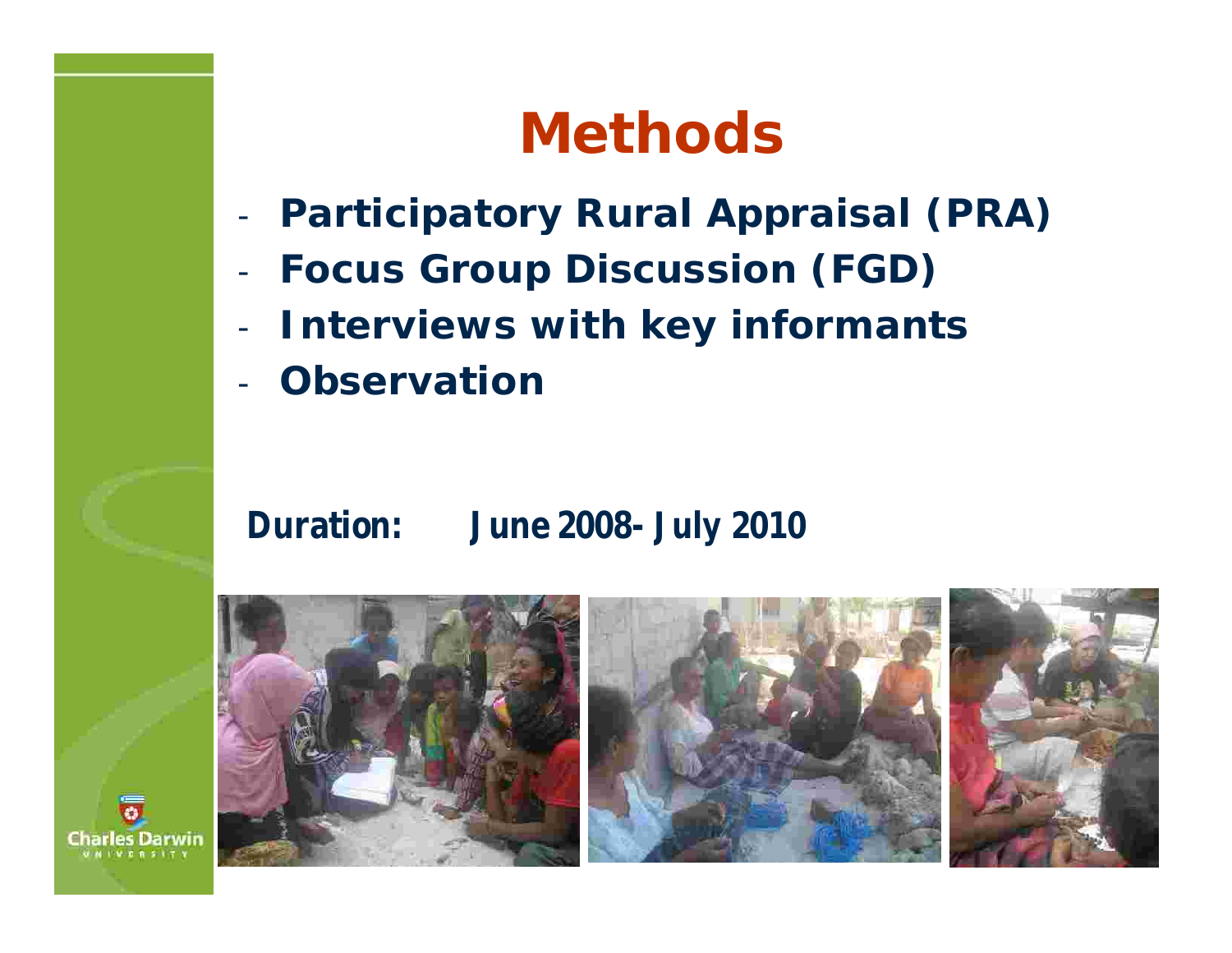## **Fish related activities**

**Pre-production Fishing By location By marine products Post harvesting+sale Use of products**

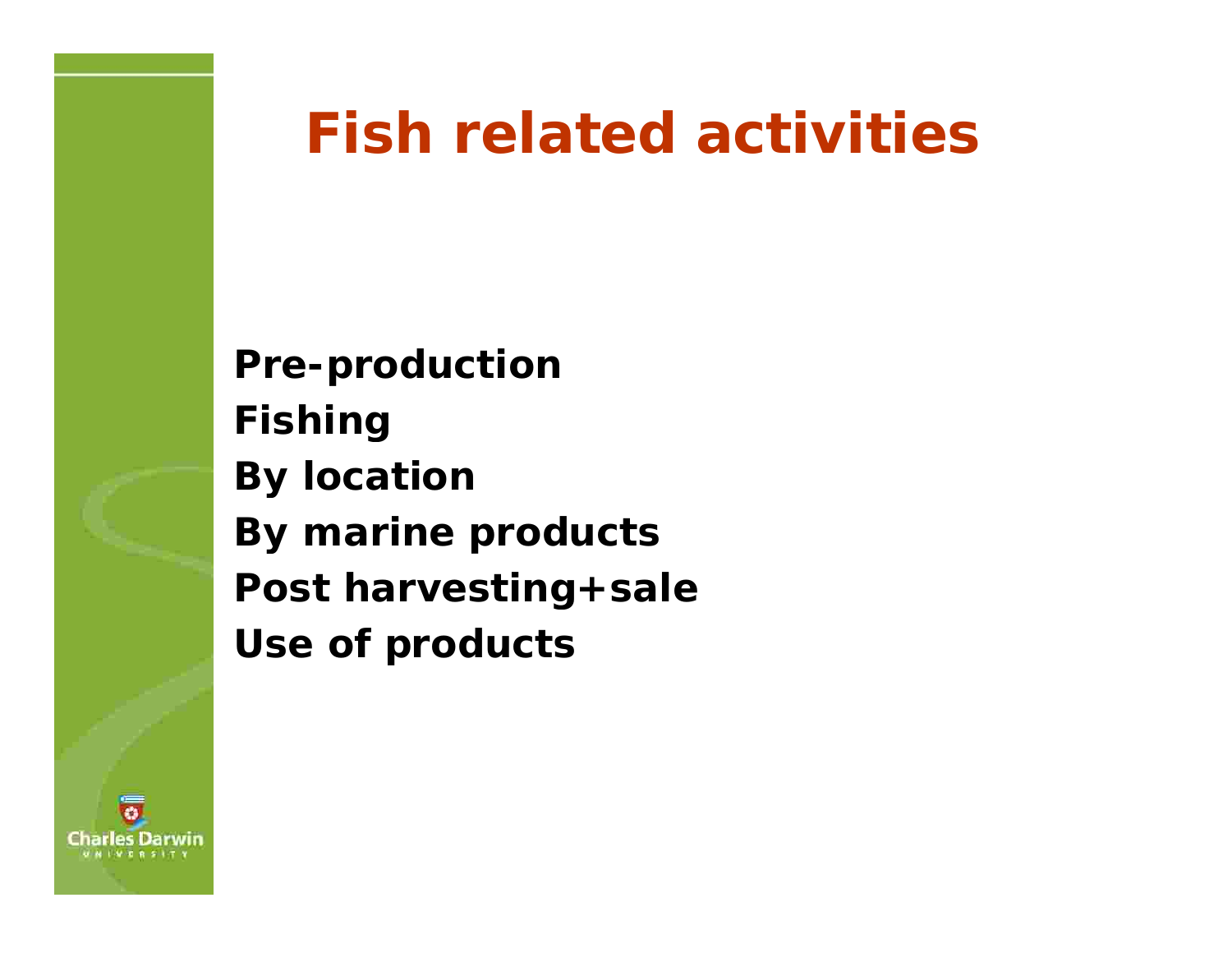## **Pre-production**

- **- finding a sea worm for baits for handline fishing methods**
- **- fixing nets (used by men and women)**
- **- preparing the fishing equipments.**





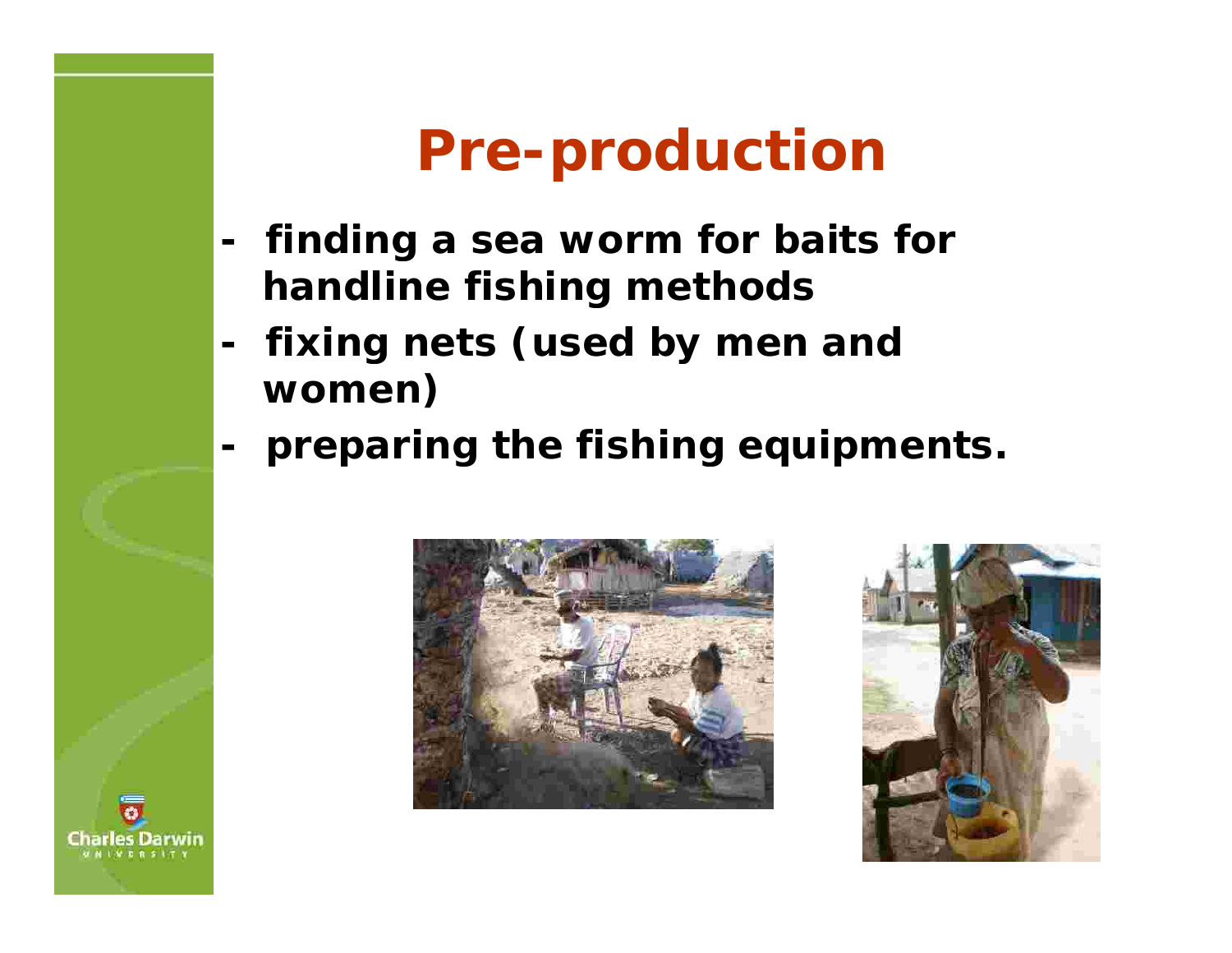## **List of Fishing methods**

| <b>Fishing methods</b>                                                        | <b>Women</b> | <b>Men</b> |
|-------------------------------------------------------------------------------|--------------|------------|
| •Shell collection (gleaning)                                                  | Y            | Y          |
| <b>•Traditional Fish trap (ker)</b>                                           | Y            | N          |
| <b>•Handline with paddle canoe</b>                                            | Y            | Y          |
| -Seaweed farming                                                              | Y            | N          |
| -Cast net from the shore                                                      | Y            | Y          |
| -cast net with outrigger canoe                                                | Y            | Y          |
| <b>•Handline with outrigger canoe (machine power</b><br>$\langle 7hp \rangle$ | N            | Y          |
| -Speargun                                                                     | N            | Y          |
| -Cast net with one engine                                                     | N            | Y          |
| -Mini trawl (lempara)                                                         | N            | Y          |
| -drift/bottom longline (Jala)                                                 | N            | Y          |
| -Kite fishing with powered motor boat                                         | N            | Y          |
| -Net Shark                                                                    | N            | Y          |
| -Free dive                                                                    | N            | Y          |
| <b>•Dynamite fishing</b>                                                      | N            | Y          |

**Charles Darwin IN IVERSITY**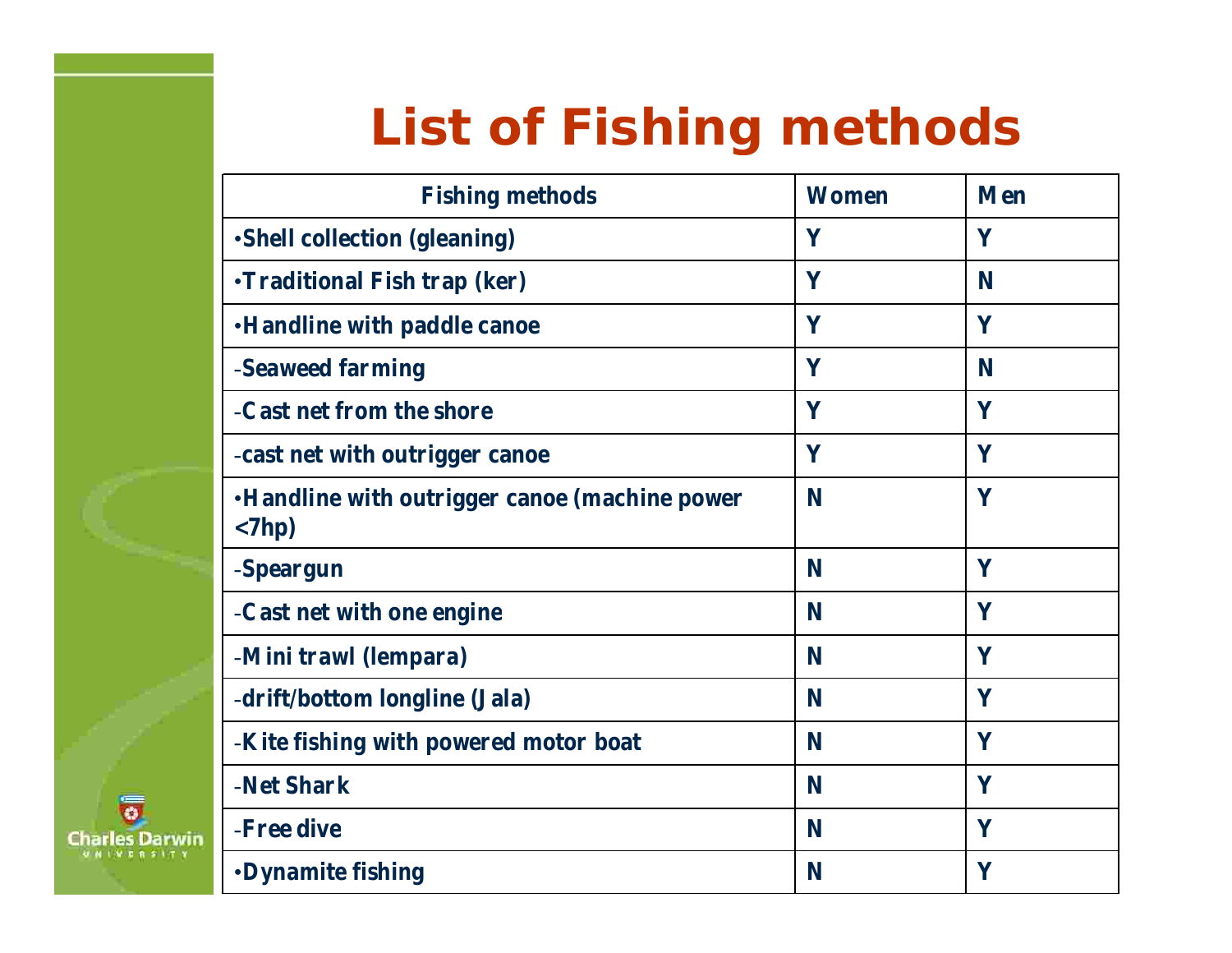## **Marine products**

| <b>Marine products</b>          | Women | <b>Men</b>   |
|---------------------------------|-------|--------------|
| -Shells*                        | Y     | few          |
| -Juvenile fish                  | Y     | $\mathbf Y$  |
| -Demersal/Reef fish             | Y     | Y            |
| -Edible sea urchin              | Y     | N            |
| -Spider Conch                   | Y     | Y            |
| -Trepang                        | Y     | $\mathbf V$  |
| -Seaweed                        | Y     | $\mathbf{Y}$ |
| -Topshells (tectus niloticus)   | N     | $\mathbf Y$  |
| -Pelagic fish                   | N     | Y            |
| -Bivalves (mussels, anadara sp) | Y     | N            |



**\*Note: shells cover turban shells, mud creepers, oysters, clams, cockels**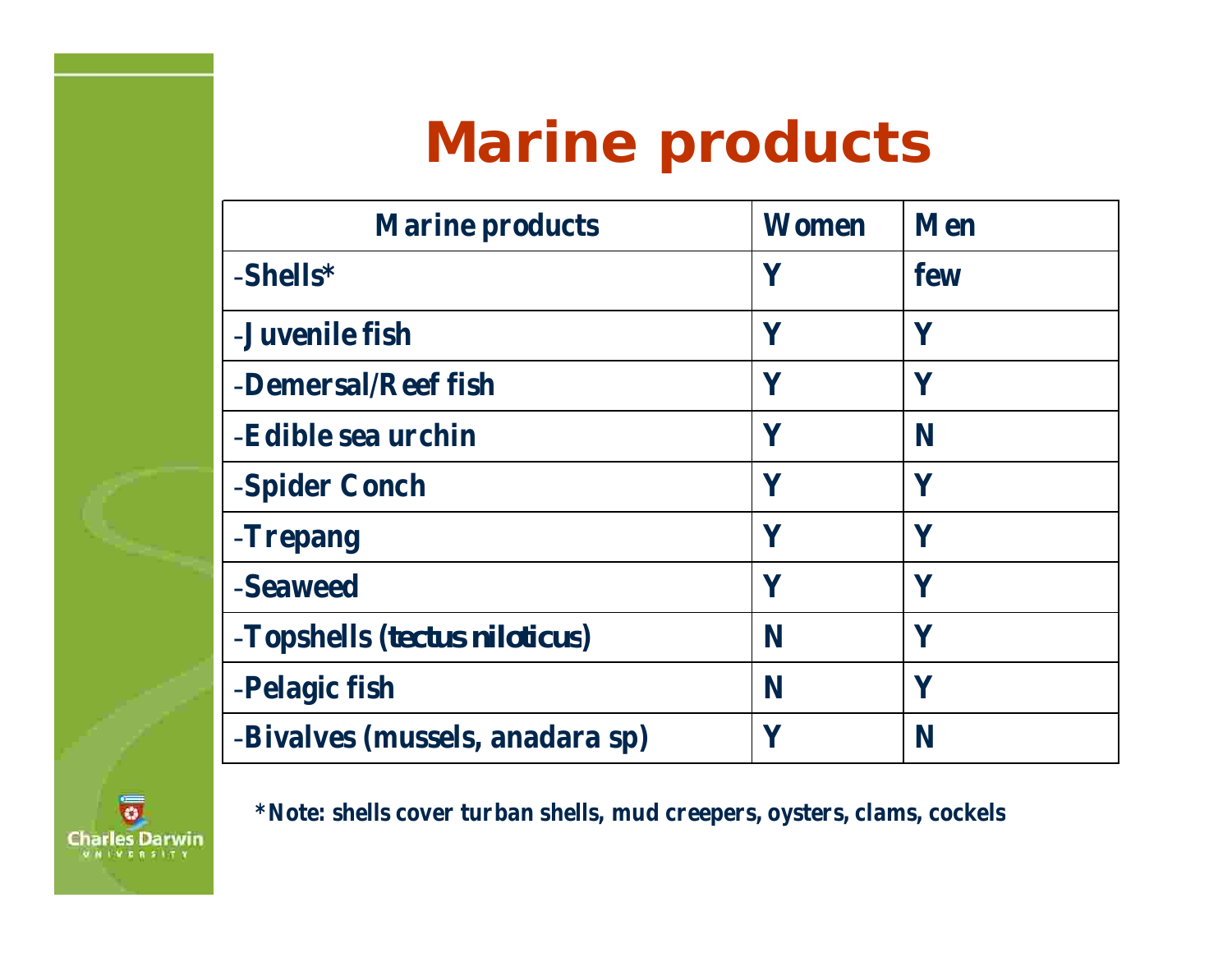## **By location or marine habitats:**

- **- Mangrove: to collect worm for bait, shells**
- **- Intertidal area: collect sea urchin, shells, trepang, juvenile fish**
- **- Inshore: hand line fishing method with outrigger canoe**



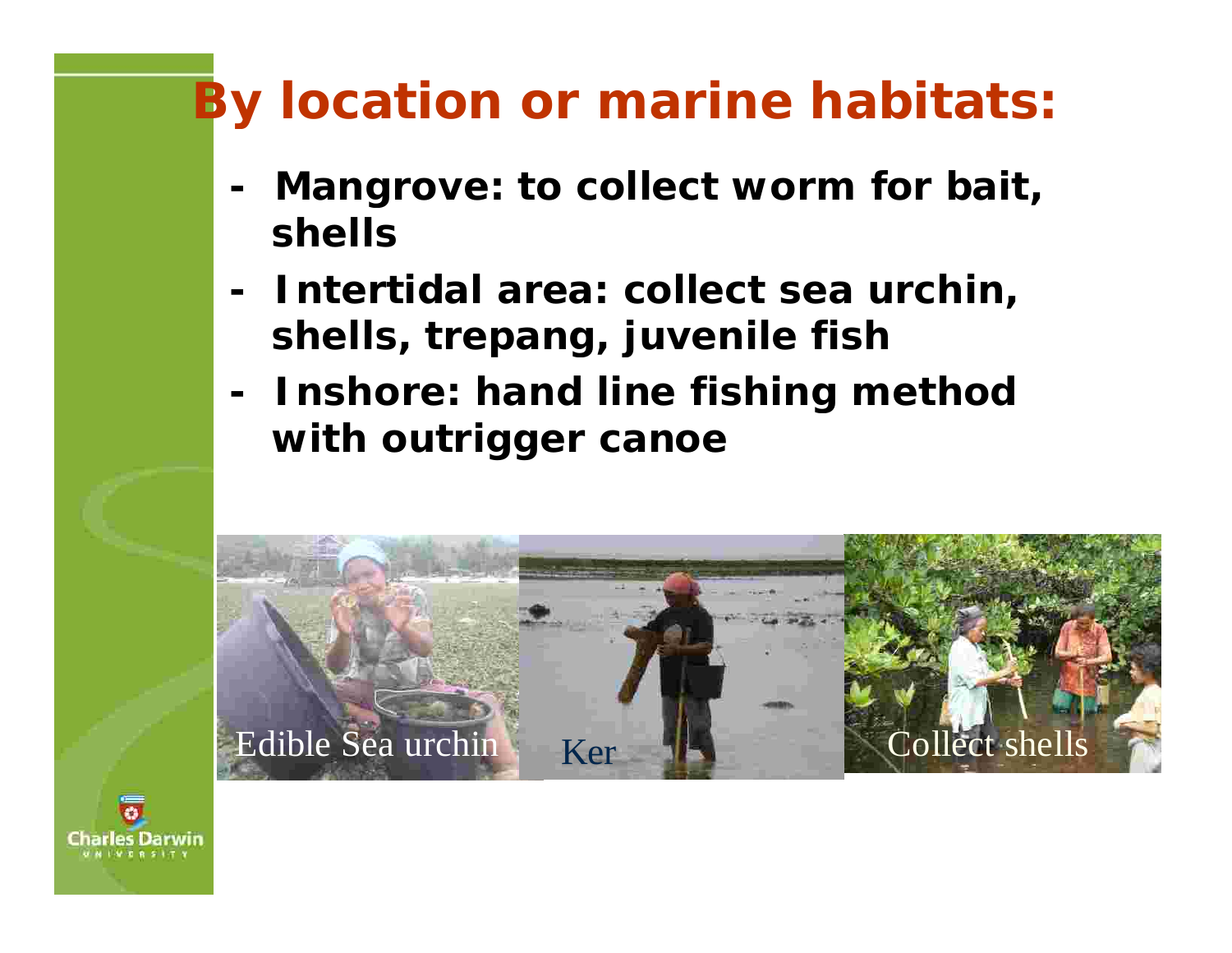## **Post production**

**Process:**

- **sundried** •
- **salt + sundried**  $\bullet$
- **Iced fish** •
- **Smoked fish** •









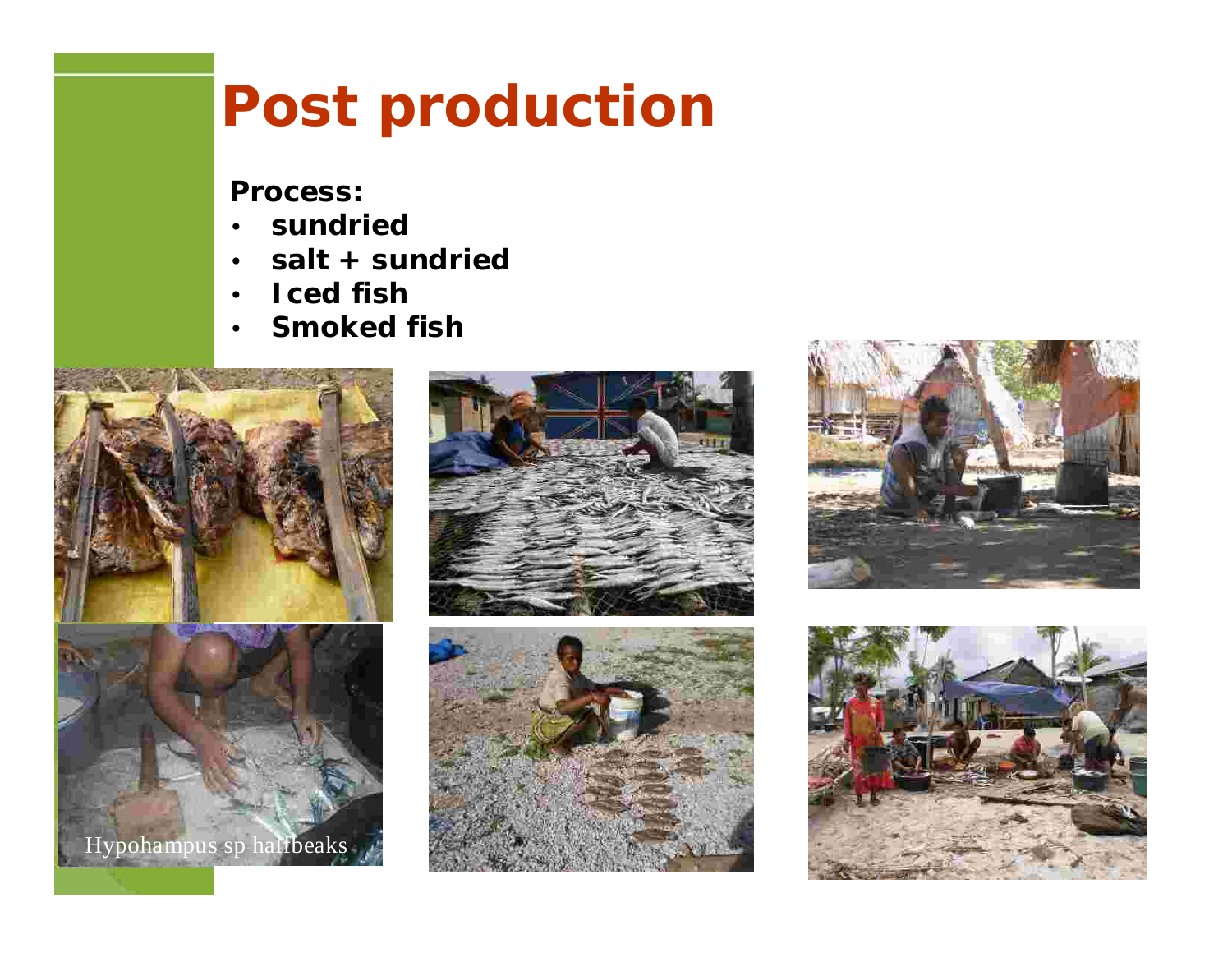# **Trade of marine products**









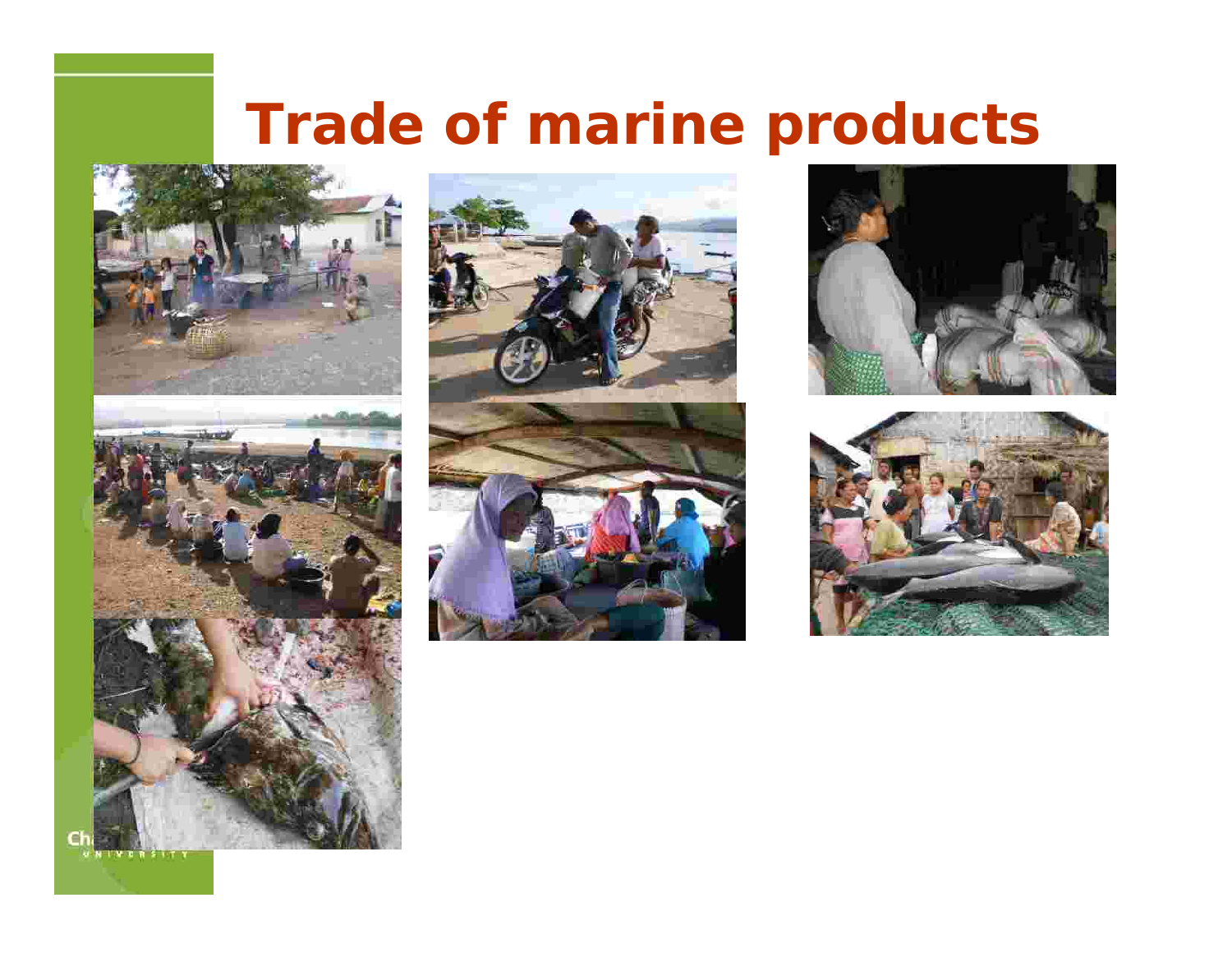## **The use of fish**

- **Family consumption** -
- **Barter (for carbohydrate, vegetables, fruits, land animal)**
- **Cash income** -



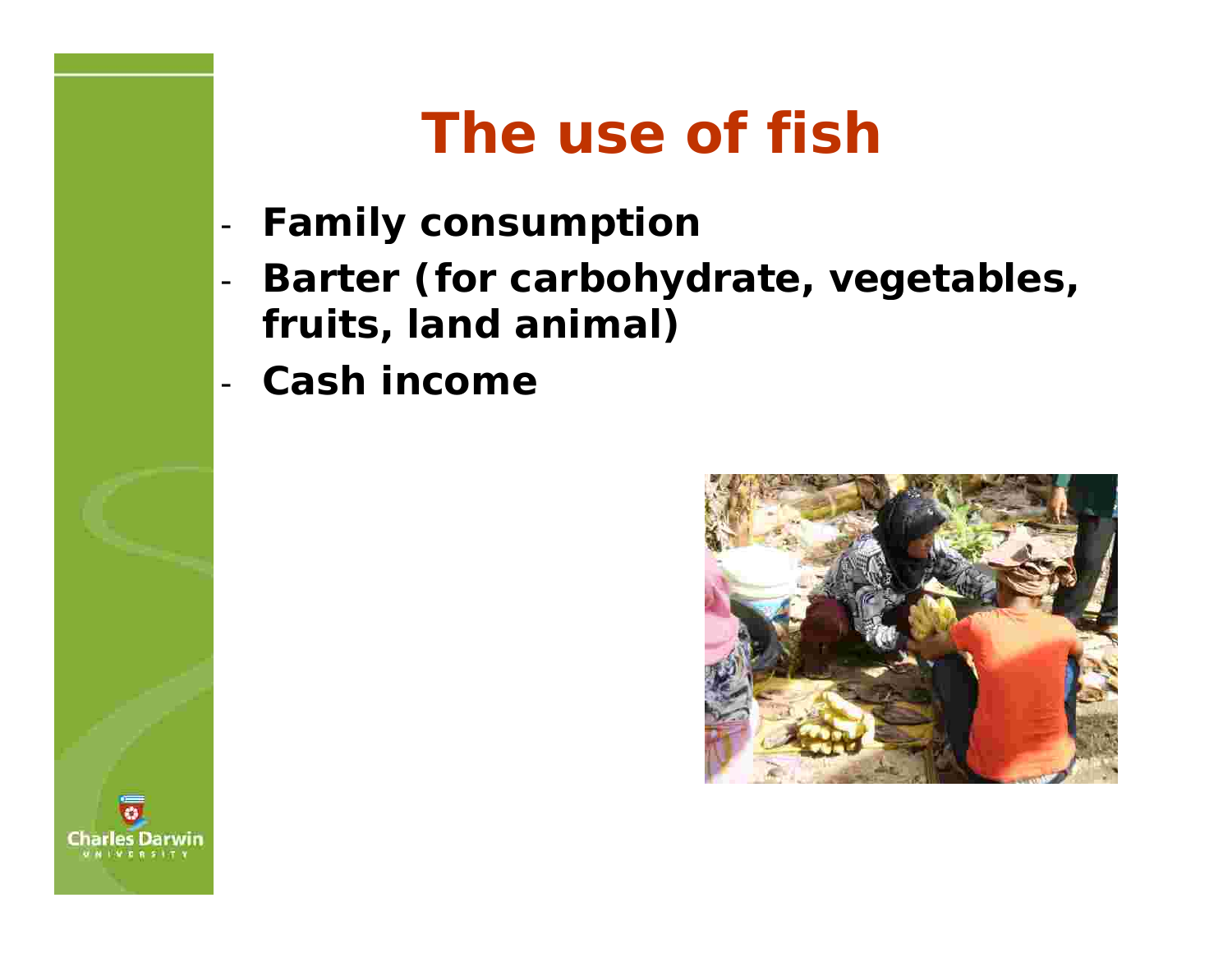# **Conclusions**

- **- Women must also be recognised as key stakeholder groups in marine resources**
- **Women should participate in decision making in marine resource management.**